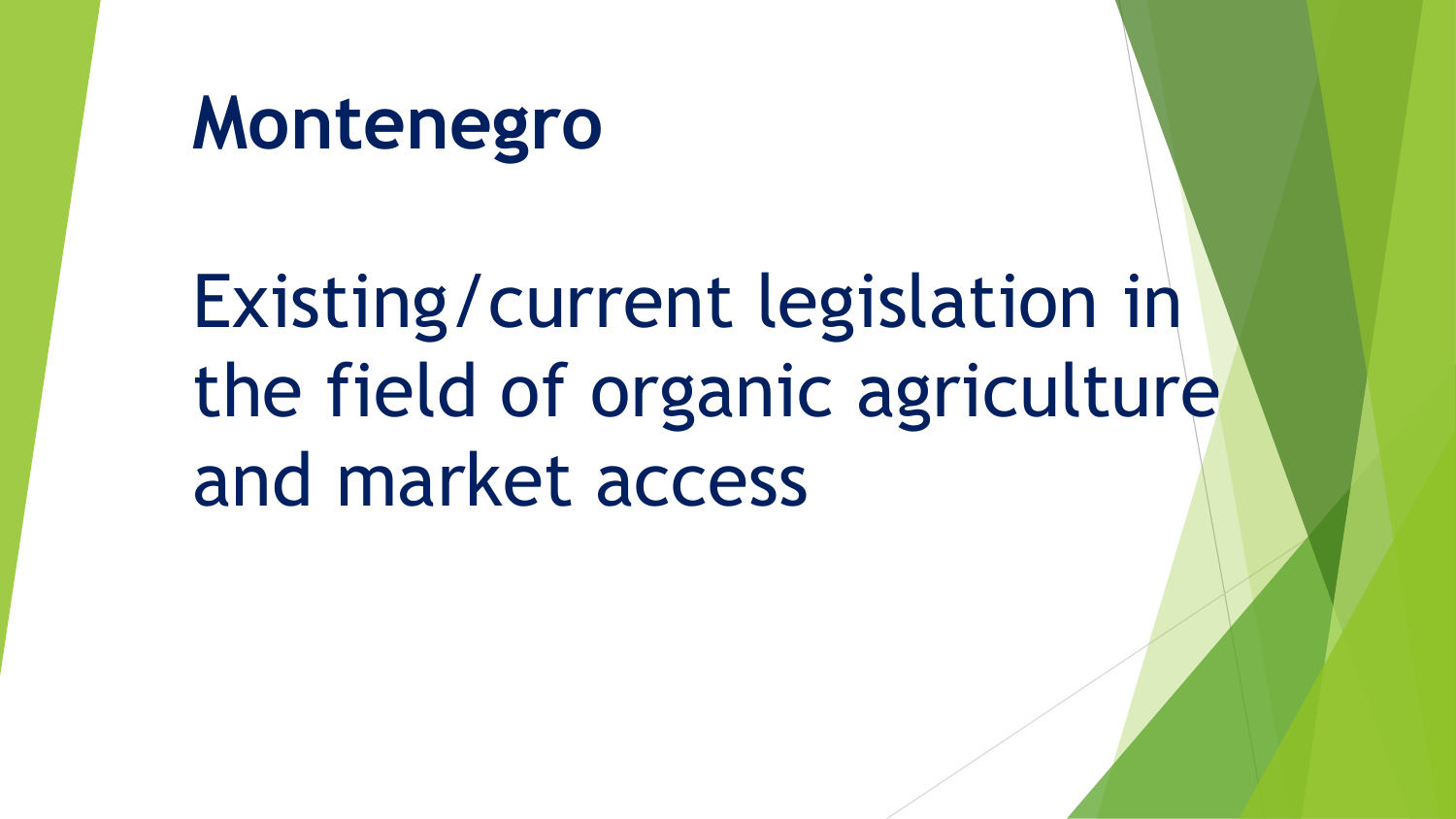## **Law on Organic Production** (Official Gazette of Montenegro, No 56/2013)

- the Law was in fully compliance with Council Regulation (EC) no. 834/2007 on organic production and labeling of organic products
- **Example 2 reafter that there were no activities on its harmonization with** EU legislation
- this law is still fully implemented today, except the provisions of the article relating to imports from other countries and the use of the EU logo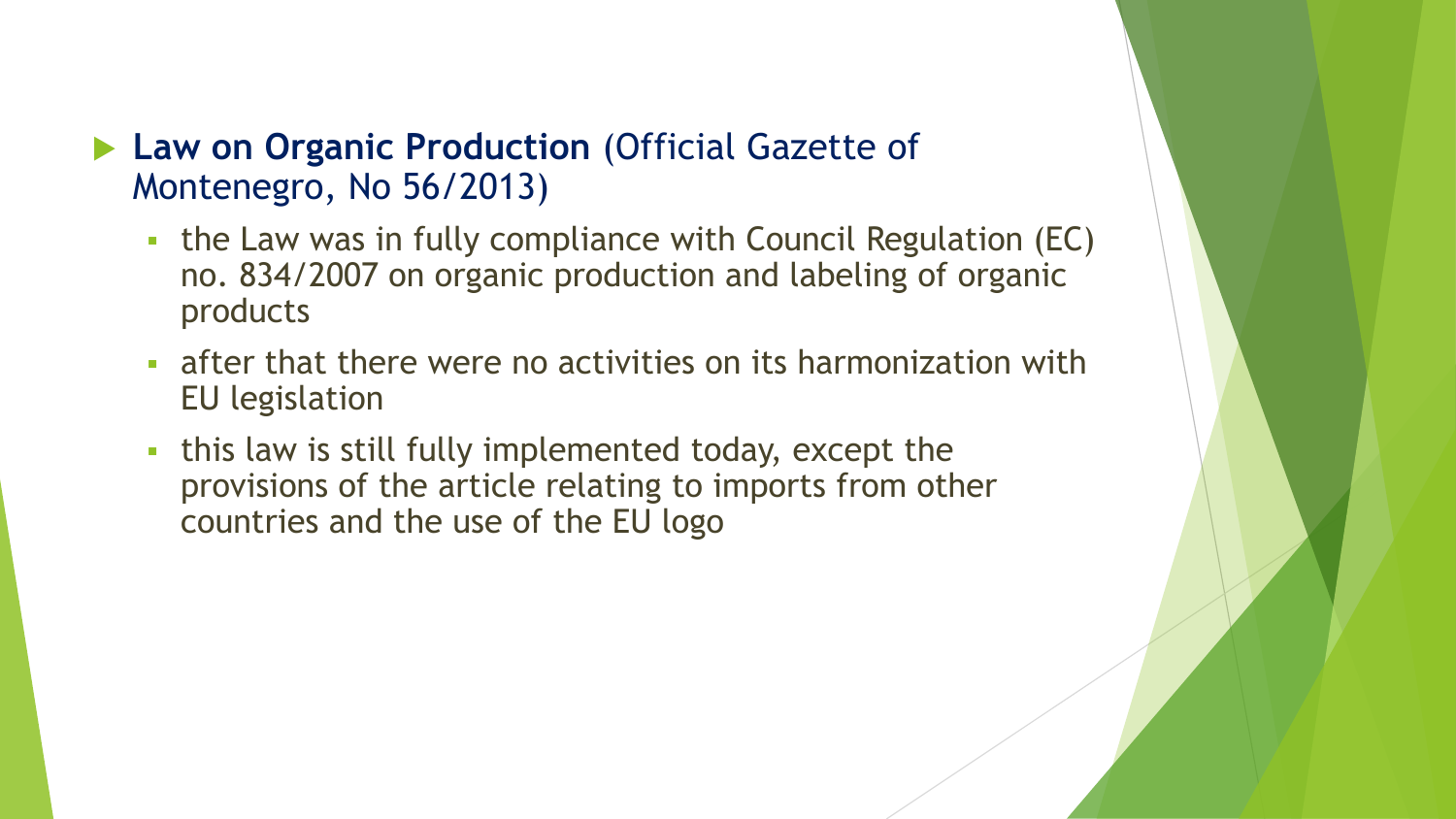## **By-laws**

- **Rulebook on detailed rules and conditions for plant and livestock organic production** (Official Gazette of Montenegro, 53/2014)after that there were no activities on its harmonization with EU legislation
- **Rulebook on the manner and methodology of performing professional control in organic production** (Official Gazette of Montenegro, 78/2015)
- **Rulebook on the detailed content, manner of registration and maintenance of the Register of Entities in Organic Production** (Official Gazette of Montenegro, 26/2015)
- **Rulebook on detailed conditions and rules for processing, packaging, transport and storage of organic products** (Official Gazette of Montenegro, 83/2016)
- **Rulebook on the content and size of the organic production logo**  (Official Gazette of Montenegro, 60/2016)
- **Rulebook on detailed rules and conditions of organic production for aquaculture animals and seaweed** (Official Gazette of Montenegro, 84/2017)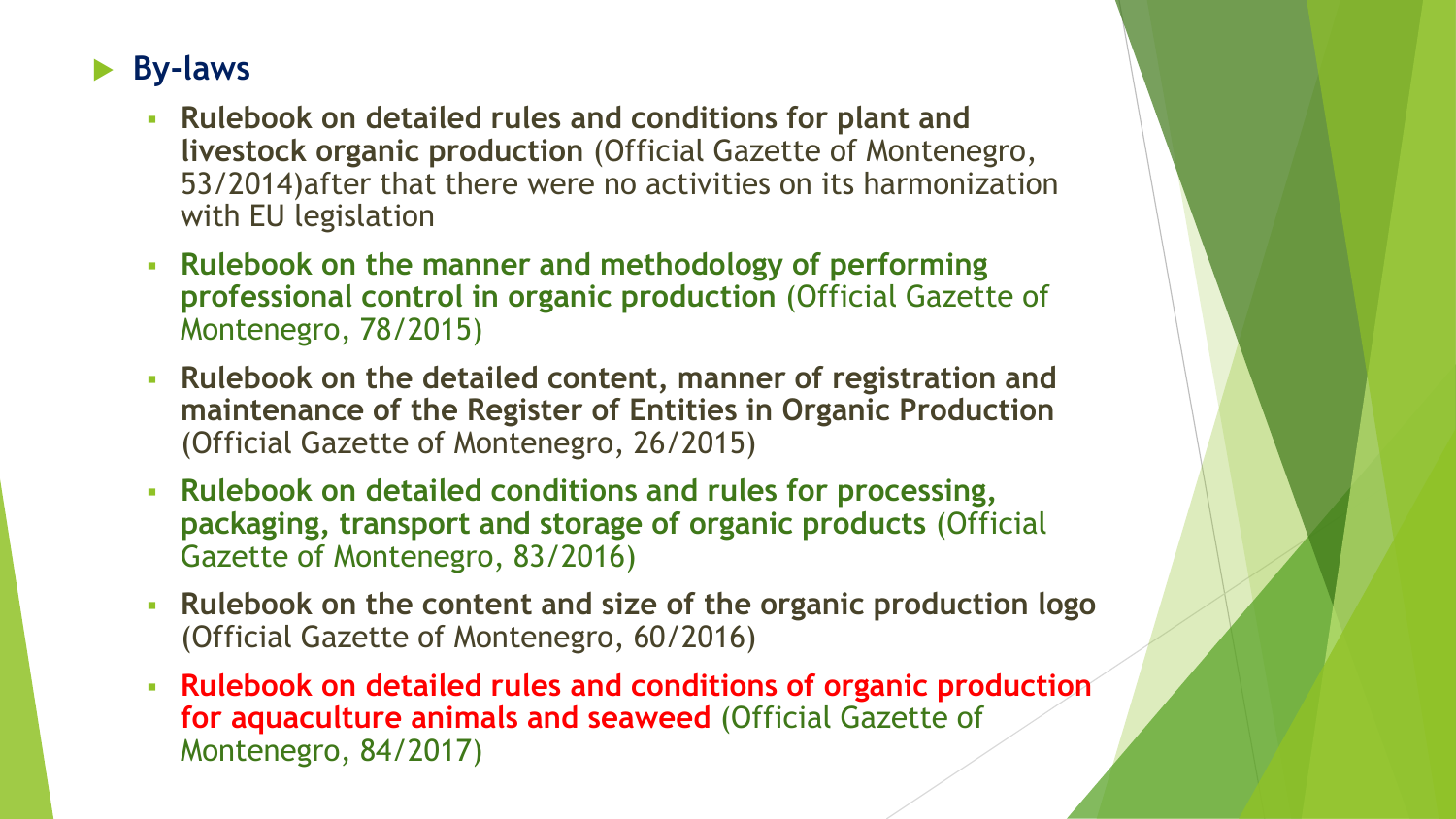- **Supervision** over the application of the Law on Organic Agriculture and regulations adopted on its basis is done by the Ministry of Agriculture, Forestry and Water Management
- **The legal entity** for sertification of organic production iz "MONTEORGANICA. It was founded in 2005 and was authorized by the MAFWM in 2006 to perform control and certification activities in organic production
- According to the national legal framework in next two years in Montenegro as a candidate country for membership in the European Union, **harmonization of national legislation** is planed with the relevant EU acquis.
- **The enactment of the new Law for organic production fully** harmonized by the Regulation (EU) 2018/848 is planed in the last quarter of 2022, and the secondary legislation in the 4th quarter of 2022, and 2023.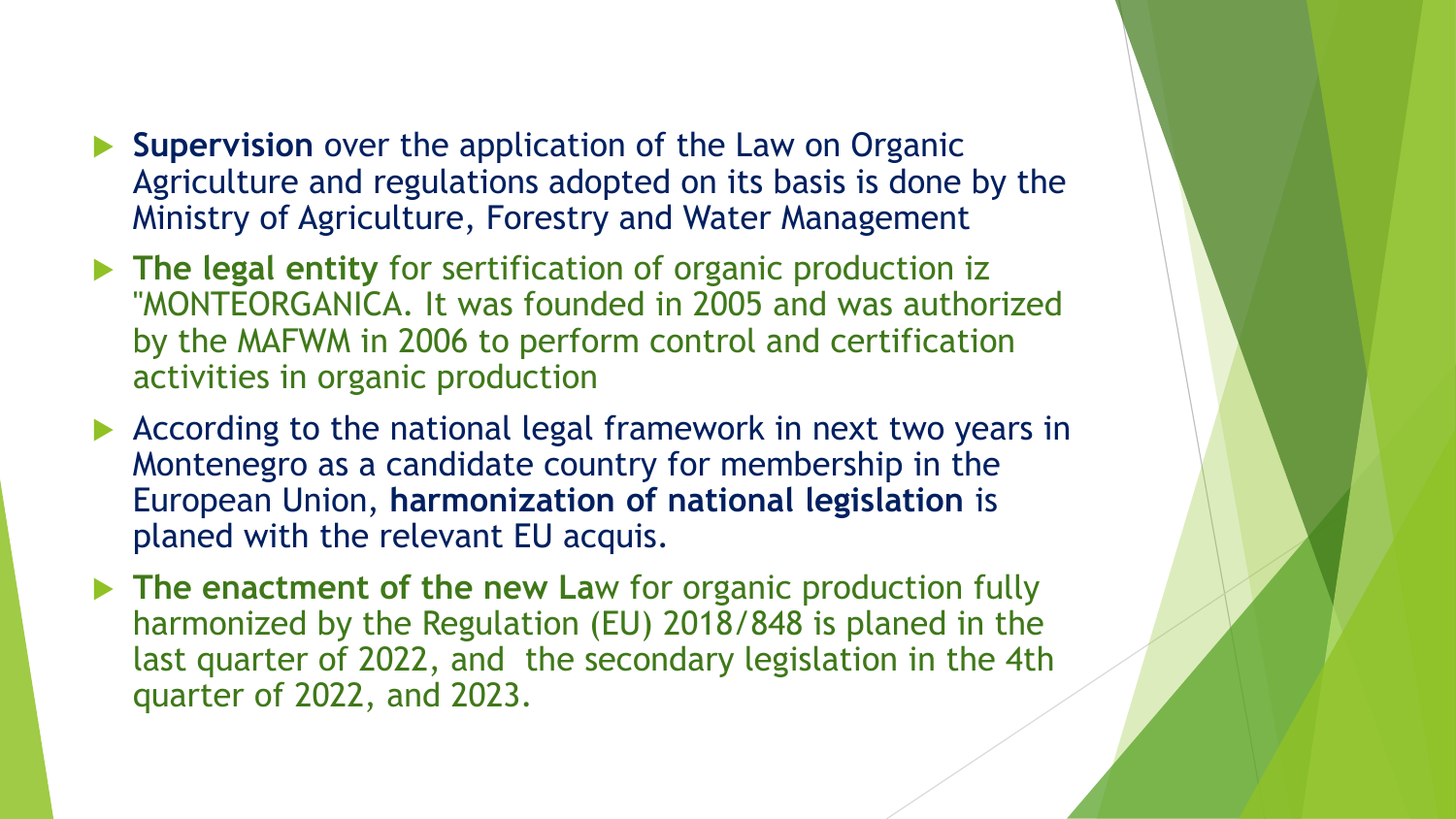**Departs** Creanic products are placed on the market with the logo of organic production



 $\blacktriangleright$  The logo may not be used for products from the conversion period